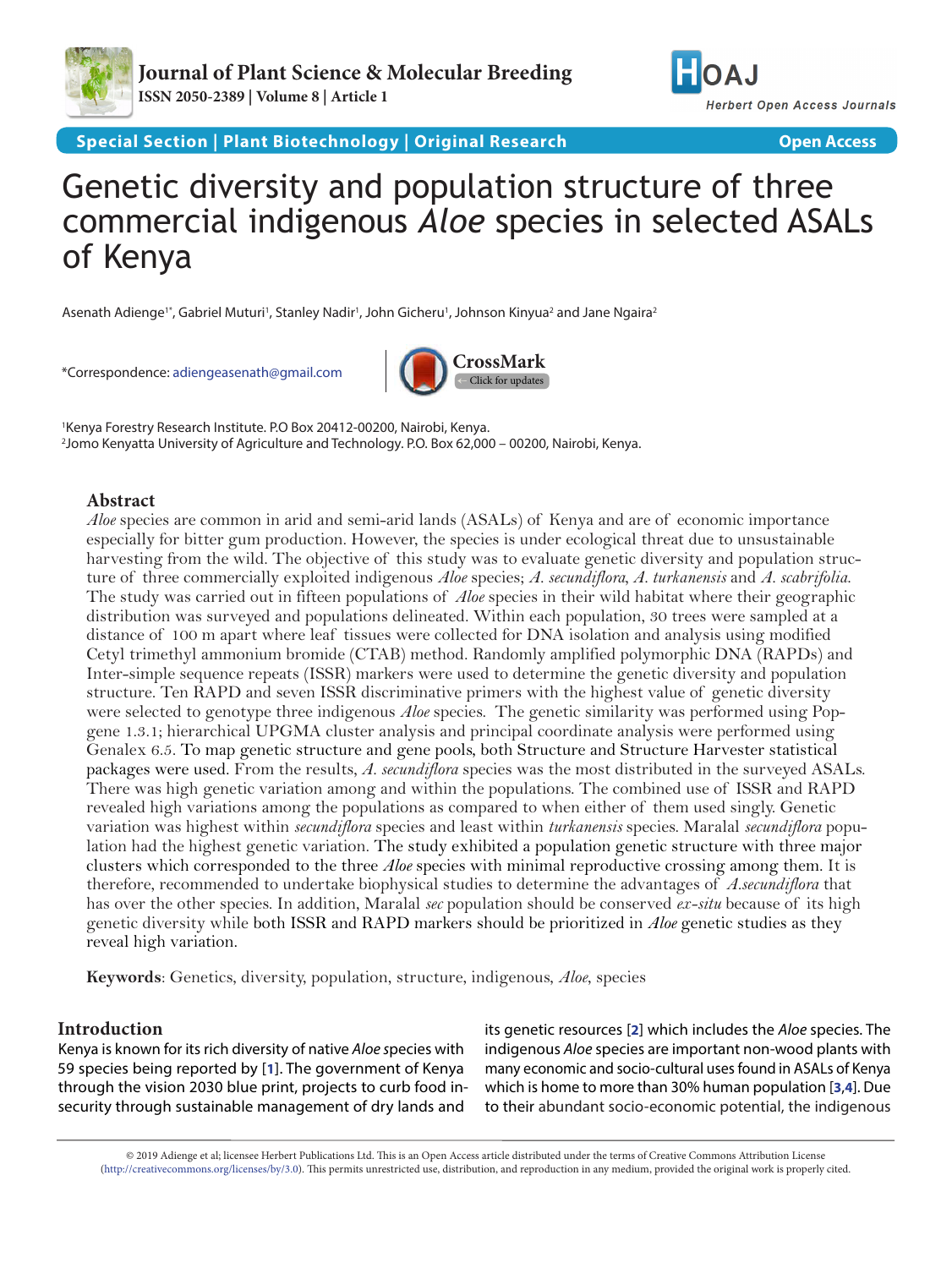*Aloe* species in Kenya have been harvested by the local communities in the ASALs from their natural populations for many years for traditional medicinal use, cultural and aesthetic purposes [**[5](#page-8-4)**]. The commercial exploitation of *Aloe* species in Kenya was first reported in the 1960s with only five species being exploited for bitter gum production i.e. *A. secundiflora, A. turkanesis, A. rivae, A. calidophila* and *A. scabrifolia* [**[6](#page-8-5)**,**[7](#page-8-6)**]. Climate change, unsustainable harvesting of plants and their products, introduction of exotic species and pollution has been the key to unprecedented change in biodiversity worldwide [**[8](#page-8-7)**]. This unsustainable extraction from the wild causes threat to ecological balance and finally, may lead to complete loss of the species. This has raised concern locally and internationally on the level and impact of exploitation of wild populations and prompted a Presidential decree in 1986, banning commercial harvesting of *Aloe* species from their natural populations [**[9](#page-8-8)**].

Genetic diversity is a key component to biodiversity analysis and therefore it's important to have knowledge of the distribution, genetic diversity, environment and relations among plant varieties to recognize gene pools, identify gaps in germplasm collections and develop effective conservation and management strategies [**[10](#page-8-9)**]. There are morphological variations in some economically important *Aloe* species [**[11](#page-8-10)**]. The DNA based molecular markers are free from any environmental modulations unlike the morphological markers [**[12](#page-8-11)**] and hence provide an important tool to determine the genetic diversity of *Aloe* species. The RAPD (Randomly Amplified Polymorphic DNA) and ISSR (Inter-Simple Sequence Repeat) marker systems have been widely used in genetic diversity studies of different plant species and offer alternative for studying genetic variation in *Aloe* species.

To address these challenges facing *Aloe* utilization in Kenya, this study therefore, determined the geographical distribution of the three commercial indigenous *Aloe* species (*A. secundiflora, A. turkanensis,* and *A. scabrifolia)* from selected areas in ASALs of Kenya to establish their distinct populations. In addition, the study evaluated the molecular characterization of the three *Aloe* species, using RAPDs and ISSR markers and mapped their genetic pools and structures. The output of this study was to provide important information in identifying gene pools, gaps in germplasm collections and development of effective conservation and management strategies for *Aloe* plants.

# **Materials and methods Description of the study area**

The study was carried out in selected ASALs of Kenya where *Aloe* species grow naturally in the wild with commercial exploitation for bitter gum production as shown below (**Figure 1**). The sampling populations came from Gwasi, Isebania, Kajiado, Laikipia, Loima, Lokitaung, Maralal, Mwingi, Oropoi, Samburu, Sultan Hamud, Baringo and Taveta (**Figure 1**).

## **Sample collection from the field**

Young and healthy leaf tissues of 450 individual *Aloe* plants



within the 15 populations were randomly sampled with each population represented by 30 plants. A distance of about 100 m apart was observed between each plant to avoid picking genetically related individuals. The samples were preserved in silica gel for DNA isolation in the laboratory. The GPS positions of each sampled plants were also recorded and sites mapped.

## **DNA isolation and Polymerase Chain Reaction (PCR) analyses**

The modified cetyl trimethyl ammonium bromide (CTAB) method [**[13](#page-8-12)**,**[14](#page-8-13)**] was used in this study. About 0.2 g of the dry leaf tissues were ground into fine powder using mixer mill (Retsch® MM400) and then transferred to a 2.0 ml microfuge tube containing 1,000μl isolation buffer (IB, 10 % polyethylene glycol, 0.35 M sorbitol, 0.1 M Tris-HCl-pH 8.0, and 0.5% β-mercapto-ethanol. The solution was mixed thoroughly by vortexing and then centrifuged at 10,000 rpm at 4 °C for 3 minutes then supernatant transferred to a new sterile 2 ml microfuge tube. Exactly 800 μl of isolation buffer (IB) was added and then vortexed to mix thoroughly and centrifuged at 10000 rpm at 4<sup>o</sup>C for 3 minutes and supernatant removed. This step was repeated 2-3 times till the supernatant was less viscous. About 500 μl supernatant was taken and 500 μl CTAB buffer (1% CTAB, 0.05M Tris HCl, 0.7 M NaCl, 0.5% β-mercaptoethanol, 24:1 chloroform: Isoamyl alcohol, sorbitol, 0.1 M Tris-HCl-pH 8.0, and 10ng/μl RNAse) added and mixed by vortexing and then incubated at 65 °C for 60 minutes and another 30 minutes at 37°C in oscillating water bath for another 60 minutes. Equal volume (800 μl) of CIA (chloroform isoamyl alcohol; 24:1 ratio) was added and mixed thoroughly by gentle inversion for 20 minutes and centrifuged at 14,000 rpm at room temperature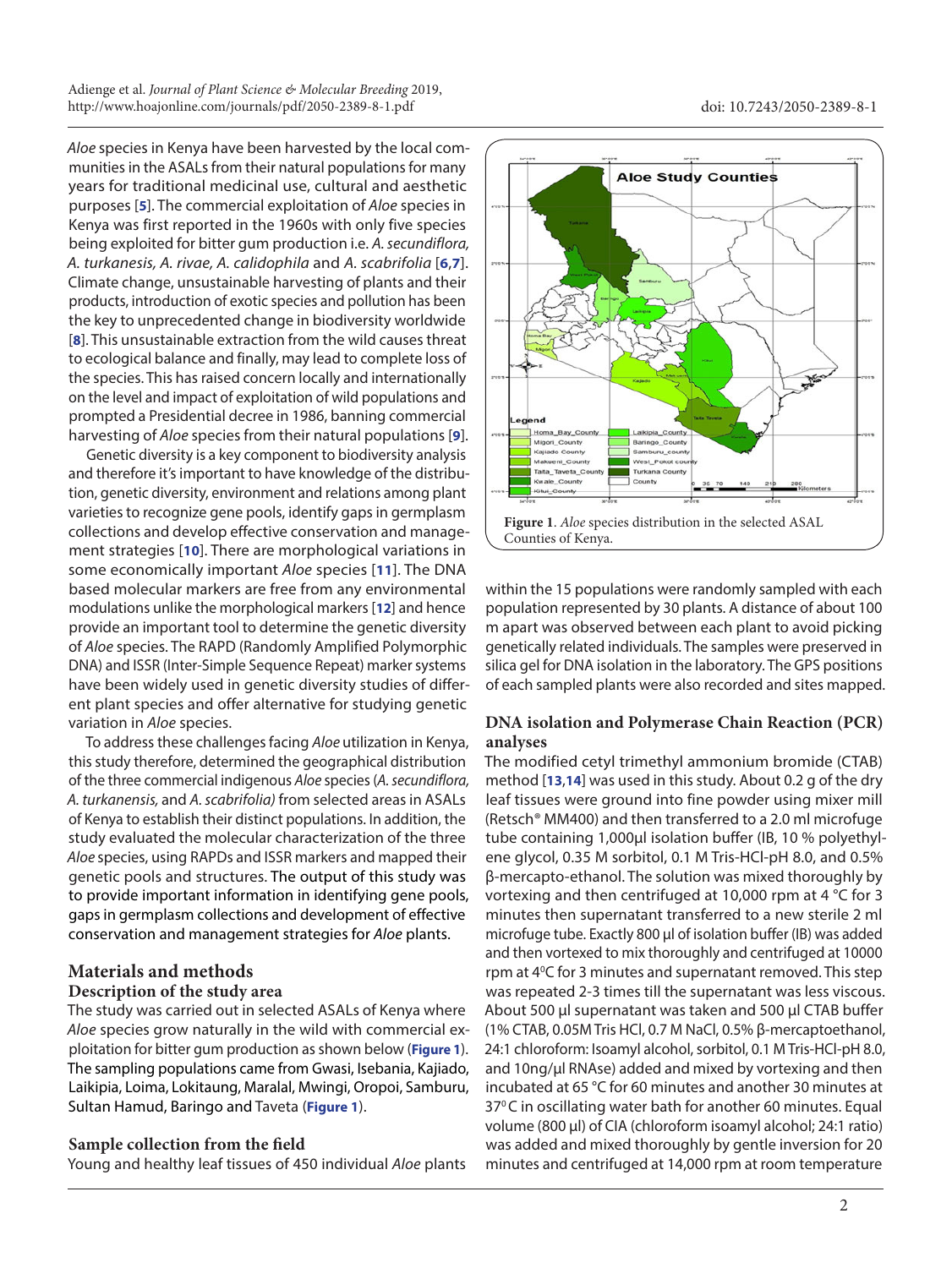<span id="page-2-0"></span>for 10 minutes. 600μl of supernatant was then transferred to a new 1.5 ml microfuge tube and a tenth of 3M NaOAc (60μl NaOAc) and 600 μl isopropanol added. The solution was mixed by gentle inversion and centrifuged (15,000 rpm at 4°C) for 5 minutes. The supernatant was discarded and 800 μl of 70% ethanol added and flipped then centrifuged (15,000 rpm at 4°C) for 5 minutes to wash the DNA pellets. The supernatant was discarded and the DNA pellets air dried for 45 minutes and dissolved in 300μl DNase-free water. The dissolved DNA was then quantified using spectrophotometer (Biospec-Nano) and then uniformly diluted to 6.25μl ready for PCR analysis.

## **Polymerase Chain Reaction (PCR) analyses**

The polymerase chain reaction method was used as described by [**[15](#page-8-14)**]. Forty RAPD and twenty five ISSR primers were screened for polymorphisms. Ten RAPD and seven ISSR primers which gave distinct polymorphic amplified products were selected for subsequent analysis. The PCR analysis of 10 RAPD and 7 ISSR loci (**Table 1**) was performed in a final volume of 6.25 μl. Approximately 6.25 ng of template DNA was finally added in a 0.2ml 96 well PCR microplate (Thermo Scientific AB-600). The reactions master mix composing of 1x PCR buffer (DreamTaq buffer), 3.5mM MgCl<sub>3</sub> (Qiagen), 0.4mM dNTPs (Biolabs), 0.24µM primers, 2% PVP, 0.75U Taq polymerase (Dream Taq) and 6.25ng template DNA was added. All the PCR reaction preparations were performed on ice. The RAPD thermal cycling was then done with first cycle starting with an initial denaturation at 95°C for 10 minutes, then followed by 35 cycles of denaturation at 95°C for 30 seconds, annealing at 37°C for 30 seconds and extension at 72°C for 1 minute. A final extension at 72°C was performed to make sure everything had polymerized. The

ISSR thermal cycling was done with first cycle starting with an initial denaturation at 95°C for 10 minutes, then followed by 35 cycles of denaturation at 95°C for 30 seconds, annealing at 47.5°C for 30 seconds and extension at 72°C for 1 minute.

A final extension at 72°C was performed to make sure everything had polymerized. The reactions were performed using Verity 96 thermo cycler (Applied Biosystems).

## **Gel electrophoresis**

The gel electrophoresis method used was as described by [**[16](#page-9-0)**,**[17](#page-9-1)**]. Amplified fragments were separated using 1.4% agarose gel electrophoresis for 70 minutes. The gel was stained by adding 3.5µl SYBR Safe dye (Invitrogen 10,000x concentrate in DMSO) and molten in a microwave oven for 1 minute. DNA fragments were then mixed with 1x gel loading dye (Thermo Scientific) and then all 7.5µl were loaded into the gel well with the first and the last wells loaded with 100bp Plus DNA ladder (Thermo Scientific) for sizing the fragments. The gels were then viewed under UV illumination (ATTA E-Graph) at 320nm and photographs taken.

## **Data collection and statistical analysis**

For each RAPD and ISSR primer, only the stained bands which could be unambiguously scored were used in the analysis. The number of polymorphic and monomorphic fragments for each primer pair were visually scored (for band presence (1) or absence (0)) and set in a binary matrix. The binary matrix data file created was then configured as an input file for data analysis. The percentage of polymorphic loci (P), polymorphic information content (PIC), Nei's genetic diversity index (H), coefficient of differentiation (Gst) were derived using PopGene

**Table 1.** *Aloe* **species RAPD and ISSR primer oligonucleotide sequences and Polymorphic Information Content.**

| Primer<br>code | Primer sequence<br>$5' \rightarrow 3'$ | <b>Type</b>       | Total<br>bands | polymorphic<br>bands | % of polymorphic Total<br>bands | fragments | Polymorphic<br>fragments | % of polymorphic<br>fragments |
|----------------|----------------------------------------|-------------------|----------------|----------------------|---------------------------------|-----------|--------------------------|-------------------------------|
| <b>UBC-808</b> | AGAGAGAGAGAGAGAGC                      | <b>ISSR</b>       | 9              | 8                    | 88.89                           | 1297      | 847                      | 65.30                         |
| <b>UBC-809</b> | AGAGAGAGAGAGAGAGG                      | <b>ISSR</b>       | 10             | 9                    | 90.00                           | 2287      | 1837                     | 80.32                         |
| <b>UBC-811</b> | GAGAGAGAGAGAGAGAC                      | <b>ISSR</b>       | 8              | 8                    | 100.00                          | 2197      | 2197                     | 100.00                        |
| <b>UBC-827</b> | <b>ACACACACACACACACG</b>               | <b>ISSR</b>       | 7              | 6                    | 85.71                           | 2274      | 1824                     | 80.21                         |
| <b>UBC-861</b> | ACCACCACCACCACCACC                     | <b>ISSR</b>       | 11             | 11                   | 100.00                          | 3549      | 3549                     | 100.00                        |
| <b>UBC-873</b> | GACAGACAGACAGACA                       | <b>ISSR</b>       | 13             | 13                   | 100.00                          | 4895      | 4895                     | 100.00                        |
| <b>UBC-880</b> | GGAGAGGAGAGGAGA                        | <b>ISSR</b>       | 13             | 12                   | 92.31                           | 5517      | 5067                     | 91.84                         |
| KFP-3          | GTT AGC GGC G                          | RAPD              | 13             | 12                   | 92.31                           | 3966      | 3516                     | 88.65                         |
| $KFP-10$       | ACG GTG CGC C                          | RAPD              | 15             | 9                    | 60.00                           | 5839      | 3139                     | 53.76                         |
| $KFP-8$        | ACG CGC TGG T                          | RAPD              | -11            | 5                    | 45.45                           | 4095      | 1395                     | 34.07                         |
| <b>KFP-17</b>  | CCG AAG CCC T                          | RAPD              | -16            | 11                   | 68.75                           | 5791      | 3541                     | 61.15                         |
| $KFP-21$       | GTA GGC GTC G                          | RAPD              | -9             | 4                    | 44.44                           | 3552      | 1302                     | 36.66                         |
| KFP23          | <b>GCT CGT CAA C</b>                   | RAPD              | -11            | 7                    | 63.64                           | 3835      | 2035                     | 53.06                         |
| $KFP-25$       | CTA GGC GTC G                          | RAPD 6            |                | 4                    | 66.67                           | 2076      | 1176                     | 56.65                         |
| KFP-27         | TCC TCG CGG C                          | RAPD              | -11            | 7                    | 63.64                           | 4102      | 2302                     | 56.12                         |
| KFP-28         | AAT CGG GCT G                          | RAPD <sub>8</sub> |                | 7                    | 87.50                           | 2378      | 1928                     | 81.08                         |
| <b>KFP-30</b>  | GTG CGG ACA G                          | RAPD              | 7              | 4                    | 57.14                           | 2102      | 752                      | 35.78                         |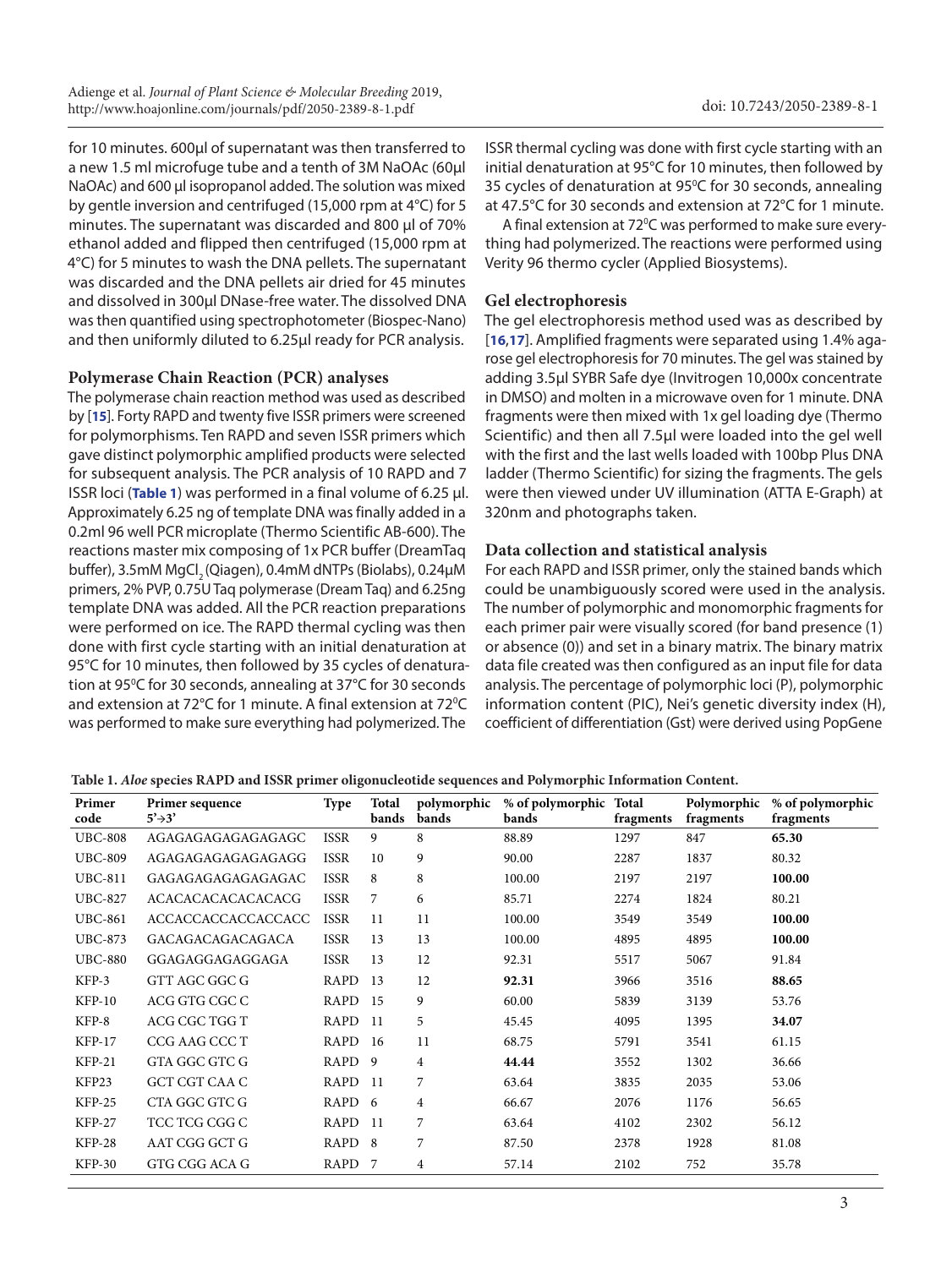version 1.3.1 [**[18](#page-9-2)**]. The analysis of molecular variance (AMOVA) and principal coordinate analysis were done using GenALEx software version 6.5 [**[19](#page-9-3)**].

**Mapping of the genetic pools of the three** *Aloe* **species** To map the population genetic structure of the three *Aloe* species (*turkanensis, scabrifolia* and *secundiflora*), the combined ISSR and RAPD genetic binary data were used to estimate the exact number of subpopulations on the basis of the maximum assumed or estimated populations (ΔK) values. To outline the major gene pools, analyses were performed using admixture model assumptions with correlated alleles; K was presumed to be 2–10, selected after 10 independent runs. Each run consisted of a burn-in period of 5,000 steps followed by 500,000 MCMC replicates [**[20](#page-9-4)**]. The Structure Harvester statistical software [**[21](#page-9-5)**] was used to collate the results obtained from Structure statistical software following [**[22](#page-9-6)**] and maximum value of ΔK associated with each K value were analyzed to identify the number of clusters that best described the data.

## **Results and Discussion**

## **Geographical distribution of** *A. secundiflora, A. turkanensis***, and** *A. scabrifolia* **from selected ASALs of Kenya and their distinct populations**

The distributions of *A. secundiflora*, *A. turkanensis* and *A. scabrifolia* in the studied ASALs of Kenya were distinct. *A. secundiflora* was dominant in all of the surveyed sites i.e. Coast, Lake, Northern and Central regions. *A. turkanensis* and *A. scabrifolia* were only reported in Northern Kenya (**Figure 2**).

The distribution of *Aloe secundiflora* in Central, Coast and the lake Victora regions was mainly found in virgin uncultivated bush-lands and rocky hills, dominated by *Acacia* spp, *Lantana* 



*camara*, *Agave* spp, and other native *Aloe* spp under rocky loamy soils. However, in the Northern region, the distribution was mainly in rocky conserved forested hilly areas and bushy grasslands dominated by *Acacia* spp, *Prosopis juliflora*, *Agave* spp, *Balanites aegyptica* and other *Aloe* spp. The soils in these areas were mostly rocky and stony loams.The *Aloe turkanensis* was found mainly in the coastal belt of Kenya inhabiting mostly conserved forested lands dominated by *Acacia* spp, *Prosopis juliflora* and *Agave* spp.

*Aloe scabrifolia* was found distributed only in the Northern part of Kenya in Laikipia and Samburu Counties. The species was found to inhabit bushlands dominated by *Acacia* spp, *Balanites aegyptica*, *Prosopis juliflora*, *Agave* spp and other *Aloe* spp under rocky loamy soils.

The genus *Aloe* is known mostly to be associated with dry habitats with few species colonizing the subtropics. The results about distribution from this study are in agreement with other findings [**[23](#page-9-7)**,**[24](#page-9-8)**]. However, *Aloe* species is reported to also thrive under closed-canopy forests at altitudes of 2700m absl [**[24](#page-9-8)**]. The distribution of the three *Aloe* species studied seemed to follow a particular geographical range whereby *A. turkanensis* and *A. scabrifolia* were found distributed only to the North of the equator while *Aloe secundiflora* seemed to colonize both the North and South hemispheres [**[6](#page-8-5)**,**[25](#page-9-9)**] reported that the East Africa region alone had about 83 species of *Aloe* and approximately 60 species growing naturally in the dryland zones of Kenya. From this study, different *Aloe* species were found growing naturally in abundance in several Counties in Kenya including Baringo, Samburu, West Pokot, Turkana, Laikipia, Homabay, Migori, Kwale and Taita Taveta. [**[26](#page-9-10)**] Found *Aloe* species growing naturally in Nyeri, Kiambu, Machakos, Kitui and western and coast regions of Kenya. [**[5](#page-8-4)**], reported *Aloe* species habitat preferences in Kenya with 66% occurring in deciduous bushland/woodlands, 14% in grasslands while 20% for thickets, riverine woodlands and scrubland or rock outcrops. The same study revealed that the highest proportion of aloes (32%) occurred between 100-1500 m above sea level.

 From other studies by [**[5](#page-8-4)**], *A. secundiflora* occurs mostly in grassland and deciduous woodlands in both relatively wet to arid climatic zones and less in marshy or water-logged environments. Both *A*. *scabrifolia* and *A. turkanensis* are believed to be localized (special habitat), mostly found in harsher and more arid climates especially in northern Kenya, Southern Ethiopia and eastern Uganda, [**[5](#page-8-4)**]. Such reports agree with the findings in this study whereby *A. turkanensis* and *A. scabrifolia* were found distributed only to the North of the equator (northern Kenya). In Kenya, population census for many specific *Aloe*  species is lacking and hence difficulties in providing reliable estimates of population size important for conservation or even commercialization. Studies by [**[7](#page-8-6)**] estimated population of commercial *Aloe species* to be 129 million plants, 83% of which were *A. secundiflora*. The other commercial species of interest like *A. turkanensis, A. calidophila* and *A. rivae* accounted for only 0.1% while the *A. scabrifolia* listed as endemic [**[5](#page-8-4)**]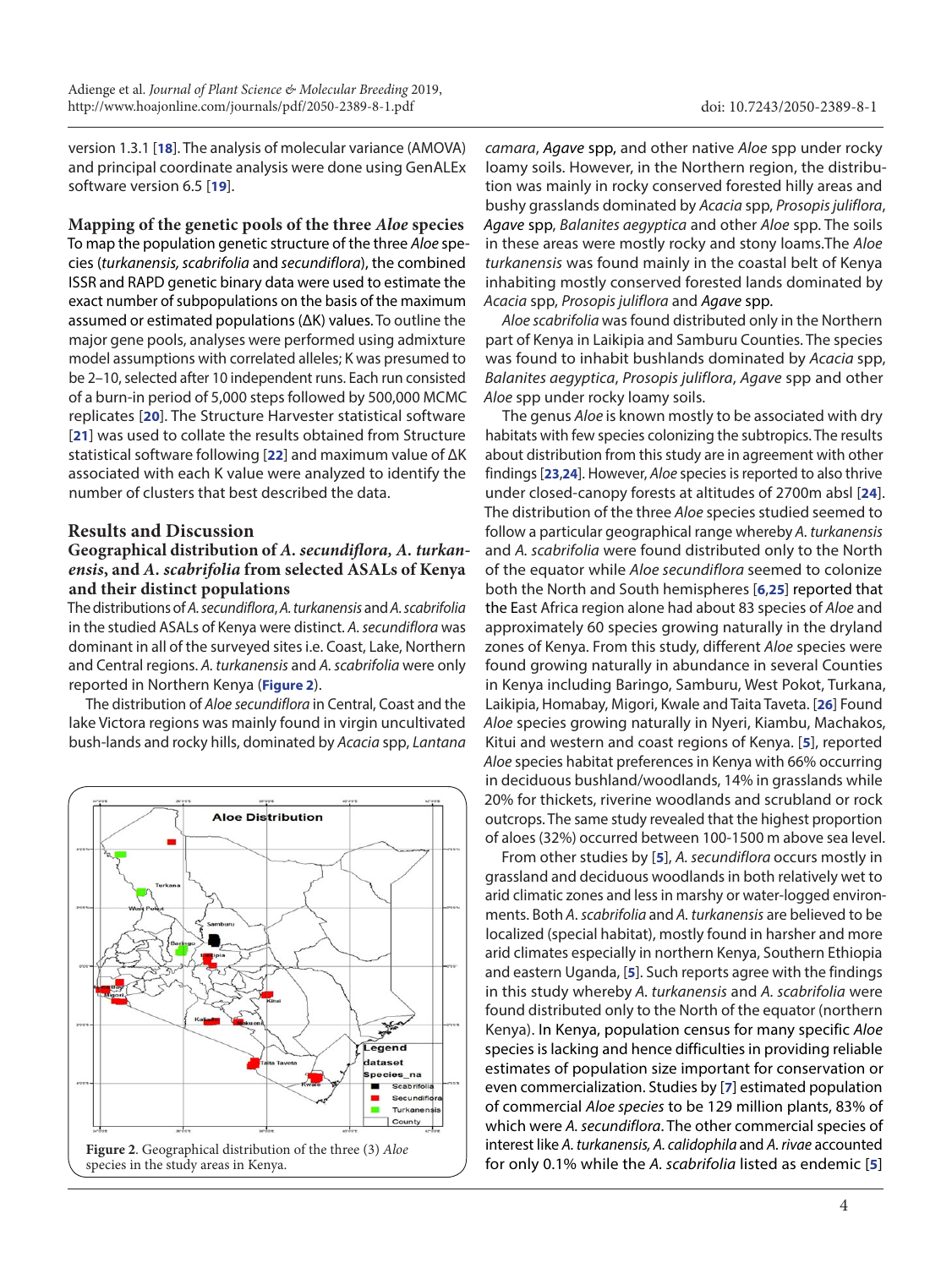was estimated at 16.9% of the total count. The geographical distribution of most plants is influenced mostly by both edaphic and climatic factors.

Since the soil type differs a lot in different ecological zones, perhaps this explains why the *A. turkanensis* and *A. scabrifolia*  were found distributed in Northern Kenya as the soils are nearly similar in Turkana, Baringo and Samburu Counties compared to the coastal areas of Kenya. Therefore, it is recommended to undertake biophysical studies among the three commercial *Aloe* species to help in determining why the *A. secundiflora* was dominant when compared the other species.

### **Molecular characterization of the three commercial Kenyan** *Aloe* **species, using RAPD and ISSR markers species**

In this study, all populations revealed clear polymorphism over the primers used as shown in **[Table 1](#page-2-0)**. The Nei's genetic diversity indices for the combined markers (ISSR and RAPD)

ranged from 0.112 to 0.177 in Baringo-TUR and Maralal-Sec populations respectively (**Table 2**). The percentage of polymorphic bands observed within the populations also ranged from 33.71% to 51.12%. The average gene diversity index among the population  $(G_n)$  was revealed to be 41% (**Table 2**) from both the RAPD and ISSR bands.

The highest genetic similarities were recorded between Kajiado and Gwasi, Laikipia-SEC and Isebania, and maralal-SEC and Kajiado populations at 0.996 while the lowest similarities were recorded between Laikipia-SCAB and Laikipia-SEC at 0.575. The hierarchical cluster analysis (UPGMA) categorized populations into three main groups (**[Figure 3](#page-5-0)**). The first cluster A comprised of Baringo–TUR, Loima-TUR and Oropoi-TUR populations. The second cluster B consisted of Gwasi, Samburu, Isebania, Kajiado, Laikipia-SEC, Sultan, Lokitaung, Mwingi, Maralal SEC and Taveta populations. The last cluster C comprised of Laikipia SCAB and Maralal SCAB populations. The principal coordinate analysis (PCoA) performed on combined

**Table 2. Population Genetic parameters: percentage of polymorphic band(s), Nei's genetic diversity (H), Nei's genetic differentiation index among populations (Gst).**

|                                              |                    | <b>RAPD</b>                 |                    | <b>ISSR</b>                 | <b>RAPD &amp; ISSR</b> |                           |  |
|----------------------------------------------|--------------------|-----------------------------|--------------------|-----------------------------|------------------------|---------------------------|--|
|                                              | H                  | % of polymorphic H<br>bands |                    | % of polymorphic H<br>bands |                        | % of polymorphic<br>bands |  |
| <b>BARINGO TUR</b>                           | 0.0961<br>(0.1568) | 37.38                       | 0.1361<br>(0.1741) | 52.11                       | 0.1121<br>(0.1646)     | 43.26                     |  |
| <b>GWASI</b>                                 | 0.1398<br>(0.1863) | 42.99                       | 0.2044<br>(0.1929) | 63.38                       | 0.1656<br>(0.1911)     | 51.12                     |  |
| <b>ISEBANIA</b>                              | 0.1231<br>(0.1782) | 40.19                       | 0.1817<br>(0.1915) | 59.15                       | 0.1465<br>(0.1853)     | 47.75                     |  |
| <b>KAJIADO</b>                               | 0.1431<br>(0.1870) | 42.99                       | 0.2094<br>(0.1923) | 63.38                       | 0.1695<br>(0.1914)     | 51.12                     |  |
| <b>LAIKIPIA SEC</b>                          | 0.1196<br>(0.1752) | 39.25                       | 0.1763<br>(0.1889) | 57.75                       | 0.1422<br>(0.1824)     | 46.63                     |  |
| <b>LAIKIPIA SCAB</b>                         | 0.1279<br>(0.2013) | 29.91                       | 0.1201<br>(0.1673) | 39.44                       | 0.1247<br>(0.1880)     | 33.71                     |  |
| <b>LOIMA TURK</b>                            | 0.1022<br>(0.1678) | 33.64                       | 0.1411<br>(0.1860) | 45.07                       | 0.1177<br>(0.1758)     | 38.2                      |  |
| <b>LOKITAUNG</b>                             | 0.1293<br>(0.1816) | 40.19                       | 0.1898<br>(0.1926) | 59.15                       | 0.1534<br>(0.1879)     | 47.75                     |  |
| <b>MARALAL SCAB</b>                          | 0.1310<br>(0.2055) | 29.91                       | 0.1433<br>(0.1937) | 39.44                       | 0.1359<br>(0.2004)     | 33.71                     |  |
| MARALAL SEC                                  | 0.1498<br>(0.1923) | 42.99                       | 0.2190<br>(0.1958) | 63.38                       | 0.1774<br>(0.1961)     | 51.12                     |  |
| <b>MWINGI</b>                                | 0.1236<br>(0.1778) | 40.19                       | 0.1823<br>(0.1908) | 59.15                       | 0.1470<br>(0.1848)     | 47.75                     |  |
| <b>OROPOI TUR</b>                            | 0.1124<br>(0.1711) | 37.38                       | 0.1567<br>(0.1886) | 49.3                        | 0.1301<br>(0.1791)     | 42.13                     |  |
| <b>SAMBURU</b>                               | 0.1439<br>(0.1899) | 42.99                       | 0.2099<br>(0.1951) | 63.38                       | 0.1702<br>(0.1942)     | 51.12                     |  |
| <b>SULTAN</b>                                | 0.1320<br>(0.1858) | 40.19                       | 0.1944<br>(0.1978) | 59.15                       | 0.1569<br>(0.1926)     | 47.75                     |  |
| <b>TAVETA</b>                                | 0.1446<br>(0.1879) | 42.99                       | 0.2116<br>(0.1928) | 63.38                       | 0.1713<br>(0.1922)     | 51.12                     |  |
| Gene diversity<br>among populations<br>(Gst) | 0.37               |                             | 0.4                |                             | 0.41                   |                           |  |

H represents Nei's genetic diversity index within the population. Standard deviations are in ()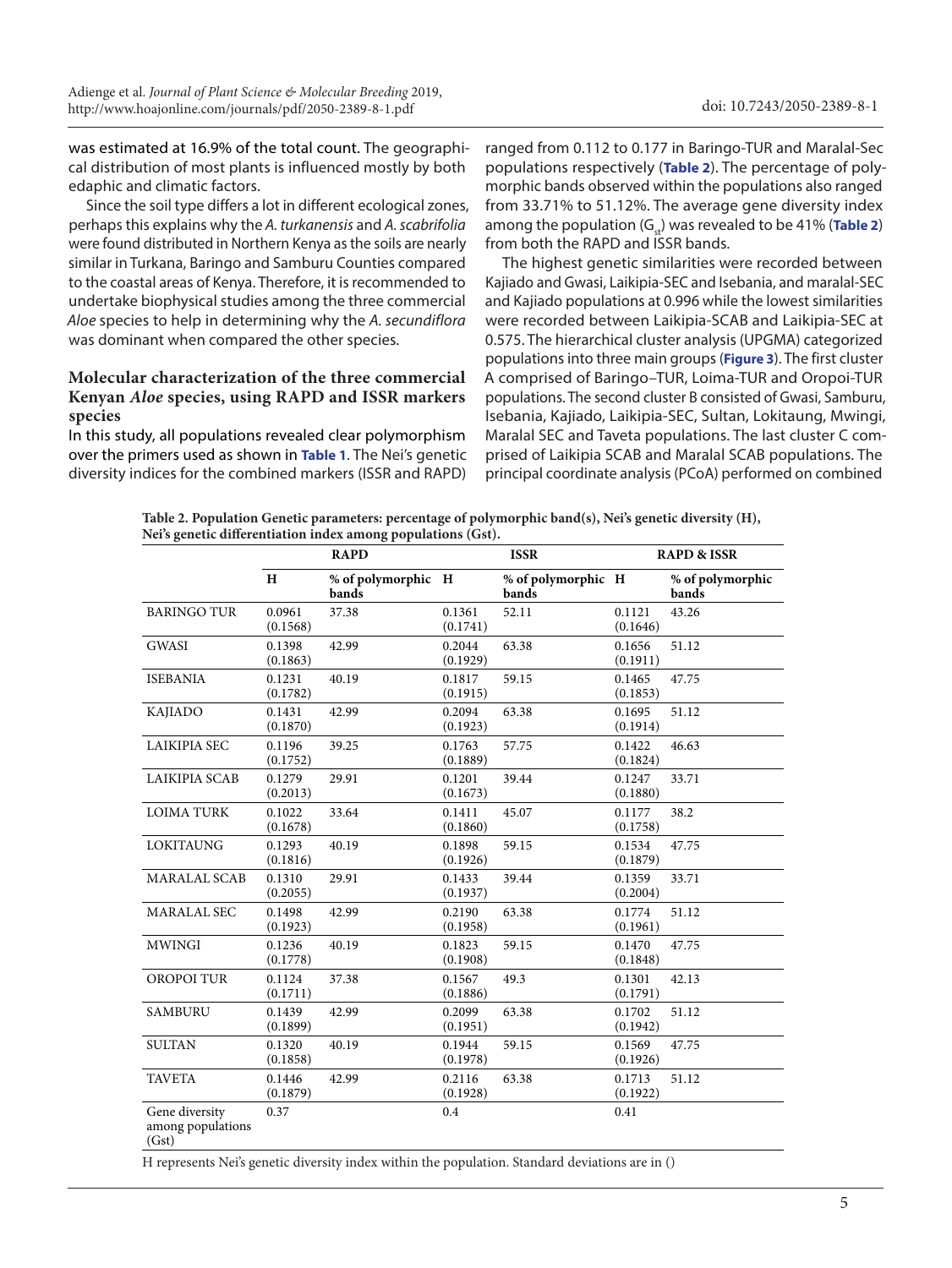<span id="page-5-0"></span>binary data for RAPD and ISSR grouped the populations into three major clusters similar to the hierarchical cluster analysis (**Figure 4**).

Similarly, the analysis of molecular variance (AMOVA) calculated using Genalex 6.5 on the Nei's similarity matrices from the combined RAPD and ISSR primers, revealed significant variations (*P*>0.01) within and among populations at 58% and 42% respectively (**Table 3**).

Genetic diversity represents the heritable variation within and among populations of organisms. For effective plant breeding and germplasm collection, there is need to understand the extent of genetic diversity [**[27](#page-9-11)**]. Molecular marker analysis is a reliable tool for assessment of genetic diversity



**Figure 3**. Dendrogram (UPGMA) representing genetic relationships among 15 populations of three indigenous *Aloe* species based on Nei's genetic similarity indices obtained using pooled combined RAPD and ISSR primers.



**Figure 4**. Two-dimensional scaling of Aloe populations by principal coordinate analysis using pooled data from combined RAPD and ISSR markers.

| Table 3. Analysis of Molecular Variance (AMOVA). |  |  |  |  |  |
|--------------------------------------------------|--|--|--|--|--|
|--------------------------------------------------|--|--|--|--|--|

| Source of variation df SS               |  | MS                    | Est. Var. % |                   | P (rand<br>$>=$ data) |
|-----------------------------------------|--|-----------------------|-------------|-------------------|-----------------------|
| Among Pops (ISSR) 14 2287.9 163.43 5.23 |  |                       |             | $0.44$ .001       |                       |
| Among Pops (RAPD) 14 2004.3 143.17 4.54 |  |                       |             | 0.39              | .001                  |
| Among pops<br>(RAPD and ISSR)           |  | 14 4292.3 306.59 9.77 |             | $0.42 \quad 0.01$ |                       |

among taxa but traditional methods like morphological traits have proved to be relatively less reliable and inefficient for discrimination of closely related genotypes in *Aloe* species [**[28](#page-9-12)**]. Therefore, selection based genetic information using molecular markers is more reliable and consistent.

This study also characterized fifteen *Aloe* populations using RAPD and ISSR markers to ascertain the genetic diversity within and among them for conservation, management and sustainable utilization of *Aloes*. The results revealed that all the loci detected by both RAPD and ISSR markers in *Aloe* species genotypes were polymorphic. A higher percentage of polymorphism was revealed by ISSR markers in comparison to RAPD markers (94% and 65% respectively). The percentage of polymorphic bands observed within the fifteen populations ranged from 29% to 42% in RAPD and 39% to 63% in ISSR markers. Similar findings have been reported in various studies; [**[29](#page-9-13)**] obtained a higher polymorphism using ISSR markers (80.9 %) than RAPD (71.8 %) while studying genetic diversity of *Aloe vera*. However, low levels of polymorphism using both ISSR and RAPD markers were reported in *Bruguirra gymnorrhiza* and *Heritiera fomes* [**[30](#page-9-14)**]. Most studies on wild plant populations have used the percentage of polymorphism as an indicator of genetic diversity [**[31](#page-9-15)**]. However, [**[32](#page-9-16)**] indicated that the percentage polymorphism is not a significant measure of genetic variation and that the parameter of genetic diversity (H) is more applicable.

In addition, there was also a higher variance in genetic diversity within populations than among populations when the RAPD, ISSR and when both markers were used. In this study, both ISSR and RAPD revealed significant variations among the *Aloe* populations yielding 44% and 39% respectively.

The combined ISSR and RAPD markers yielded 42% genetic variation among the fifteen populations. Since RAPD and ISSR markers have different strengths, it has been proposed that a combination of both markers in genetic studies is desirable for more accurate results. [**[33](#page-9-17)**], reported the different abilities of ISSR and RAPD markers in discriminating different genotypes. The combination of markers might be a good approach due to the different regions targeted by each marker allowing for wide genome coverage in genetic variability studies. The ISSR markers have been reported to be highly reproducible and produce more complex banding patterns than RAPD [**[34](#page-9-18)**-**[36](#page-9-19)**]. In addition, the RAPD markers are known to cover the entire genome of coding and non-coding regions while ISSR markers reveal polymorphisms from sequences between two microsatellite primer sites [**[13](#page-8-12)**,**[37](#page-9-20)**]) and thus important when differentiating closely related cultivars or species. In the past, researchers have reported genetic diversity studies in *Aloe* species using RAPD and ISSR markers among other different marker systems. This is because of their simplicity, rapidness, affordability and can be applied without any prior knowledge regarding the plant genome [**[29](#page-9-13)**,**[38](#page-9-21)**]. Both RAPD and AFLP (Amplified Fragment Length Polymorphism) markers have also been used to study the genetic diversity among different *Aloe* species [**[39](#page-9-22)**,**[40](#page-9-23)**]. In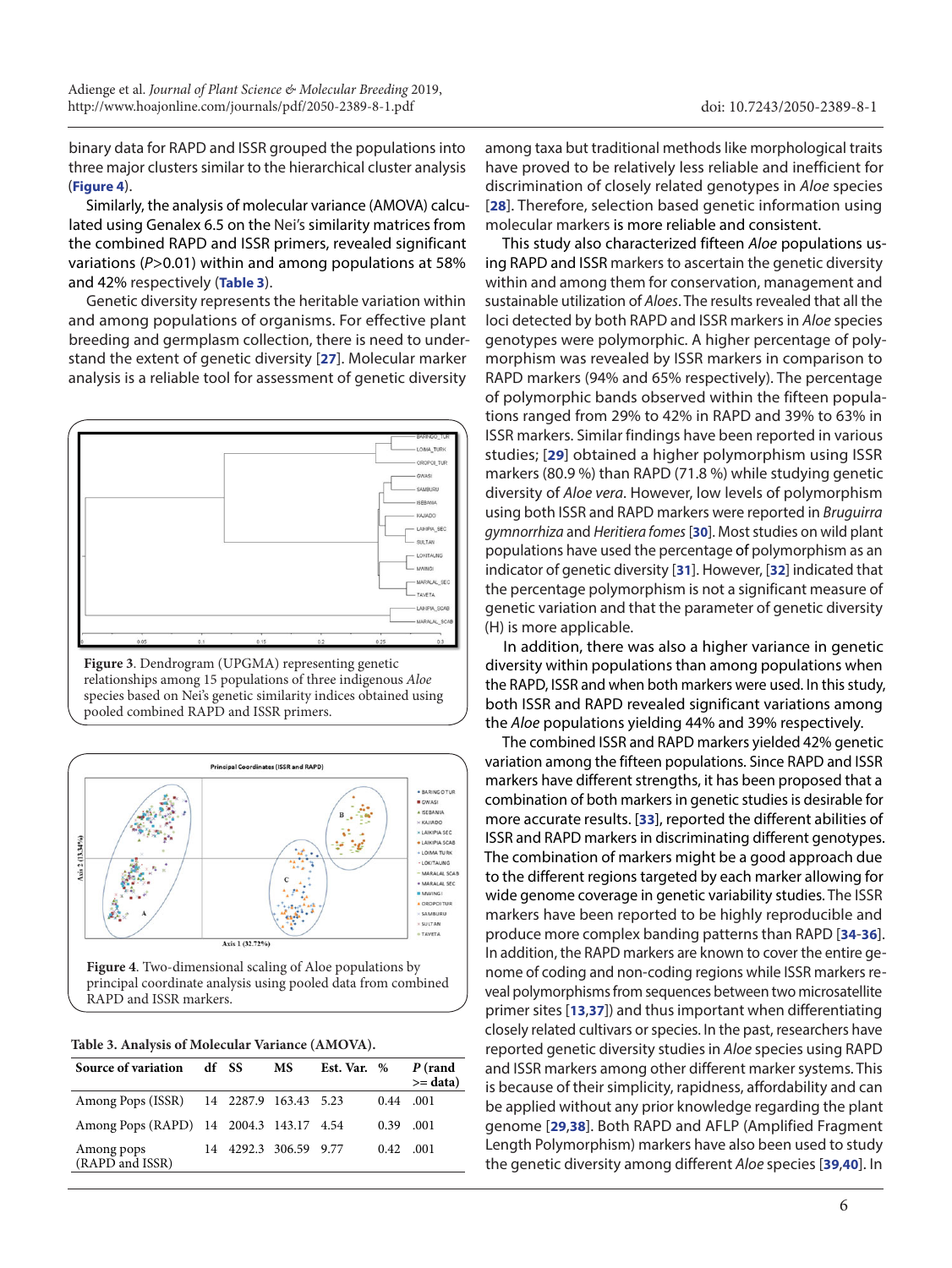India, [**[28](#page-9-12)**,**[41](#page-9-24)**] used RAPD and AFLP markers to assess genetic diversity among *Aloe* accessions from different geographical regions. Similar results have been reported by [**[10](#page-8-9)**] and [**[29](#page-9-13)**] on genetic variability in *Aloe vera* where both RAPD and ISSR primers have been used.

Moreover, in this study, there was genetic diversity in each population as revealed by the Nei's genetic diversity indices (H) which varied between the ISSR and RAPD markers. The RAPDs revealed genetic diversity ranging from 0.0961 (Baringo Tur) to 0.1498 (Maralal Sec), while ISSR markers ranged from 0.1201 (Laikipia Scab) to 0.219 (Maralal Sec). With the combined effects of the two markers, the genetic diversity indices within the populations ranged from 0.1121 (Baringo Tur) to 0.1774 (Maralal Sec). The higher genetic diversity recorded by the ISSR markers as compared to RAPD was attributed to its high power of discriminating between closely related genotypes [**[33](#page-9-17)**]. The Nei's genetic diversity indices (H) also revealed high variation among individuals within a single population as observed with the average gene diversity among populations (Gst) being revealed at 0.37 and 0.4 for RAPD and ISSR markers respectively.

The genetic diversity results were in line with those of molecular variance analysis whereby, the variations among the populations were highly significant when both markers were used combined or separate. This therefore, indicated that the major factors endangering the survival of *Aloe* species in Kenya are both ecological and anthropogenic as supported by [**[42](#page-9-25)**]. The pattern of genetic variations as portrayed by the genetic indices among the populations in this study might also be attributed to the cumulative genetic changes within each population and the difference in species. The results obtained could also be attributed to the pollination, propagation and seed dispersal mechanisms of *Aloe* species as they reproduce both vegetatively and by seed. This phenomenon combined with the long-lived perennial habit of the plants leads to predominance of older plants in *Aloe* populations [**[7](#page-8-6)**,**[43](#page-9-26)**].

 In addition, the distribution of *Aloe* species is affected by the presence of specific pollinators and by seed morphology [**[44](#page-9-27)**] whereby, some *Aloe* seeds such as those of *Aloe excelsa* have large, efficient wings that aid dispersal, and may account for their widespread distribution [**[44](#page-9-27)**]. Other species such as *Aloe aculeata* produce wingless seeds, seemingly limiting their dispersal, thus resulting in dense stands of plants in localized areas [**[44](#page-9-27)**]. Reduction and fragmentation in conserved forested landscapes and over-exploitation have been cited as the main causes leading to increased genetic differentiation and reduced gene flow between populations [**[45](#page-9-28)**].

In conclusion, the ability to resolve genetic variation among different genotypes may be directly related to the number of polymorphisms detected with each marker technique. Therefore, studies on genetic variation in *Aloe* species should prioritize the combined use of both ISSR and RAPD markers as they reveal high variation when employed together. This will help in undertaking conservation measures especially

*ex-situ* for those populations with economic importance like the Maralal SEC (*secundiflora*) population which had the highest genetic diversity.

#### **Mapping of the genetic pools for the three commercial**  *Aloe* **species (***A. secundiflora, A. turkanensis, and A. scabrifolia***) in ASALs of Kenya**

In mapping the population genetic structure of the three *Aloe* species (*turkanensis, scabrifolia* and *secundiflora*), the genetic binary data for combined ISSR and RAPD markers were used to estimate the exact number of subpopulations on the basis of the maximum assumed or estimated populations (ΔK) values. Three groups were formed at K=3, which corresponded to the three *Aloe* species used in the study as shown in **Figure 5** and **Table 4**. The exact number of populations based on gene pool proximity was assessed by Structure Harvester software using admixture model assumptions with maximum ΔK value observed at K=3 (1569.3) as shown in **Table 4**. The *Aloe turkanensis* clustered in the first group (red), followed by *Aloe scabrifolia* (Green) and then *Aloe secundiflora* (Blue) as shown in **[Figures 6](#page-7-0)**-**[9](#page-7-0)** based on genetic structure and the hierarchical UPGMA analysis.

This study exhibited a population genetic structure with three major clusters which corresponded to the three *Aloe*



**Table 4. Mapping of the** *Aloe* **species genetic pools using Structure Harvester.**

| K                             | Mean $LnP(K)$ | Stdev $LnP(K)$ $Ln'(K)$ |            | Ln <sup>9</sup> (K) | Delta K  |  |
|-------------------------------|---------------|-------------------------|------------|---------------------|----------|--|
| 1                             | $-30756.8$    | 0.353553                |            |                     |          |  |
| $\mathfrak{D}_{\mathfrak{p}}$ | -18597.9      | 3.394113                | 2916.75    | 1537.55             | 453.005  |  |
| 3                             | $-21514.7$    | 4.030509                | 9242.1     | 6325.35             | 1569.368 |  |
| $\overline{4}$                | -17218.7      | 5.515433                | 1379.2     | 322.9               | 58.54482 |  |
| 5                             | $-16162.4$    | 25.59727                | 1056.3     | 641.2               | 25.04955 |  |
| 6                             | $-14464.9$    | 1751.221                | 1697.5     | 1142.25             | 0.652259 |  |
| 7                             | $-13909.7$    | 1503.38                 | 555.25     | 1163.6              | 0.773989 |  |
| 8                             | $-12190.8$    | 34.78965                | 1718.85    | 3555.1              | 102.1884 |  |
| 9                             | $-14027.1$    | 56.9221                 | $-1836.25$ | 4672.1              | 82.07885 |  |
| 10                            | $-11191.2$    | 115.5412                | 2835.85    |                     |          |  |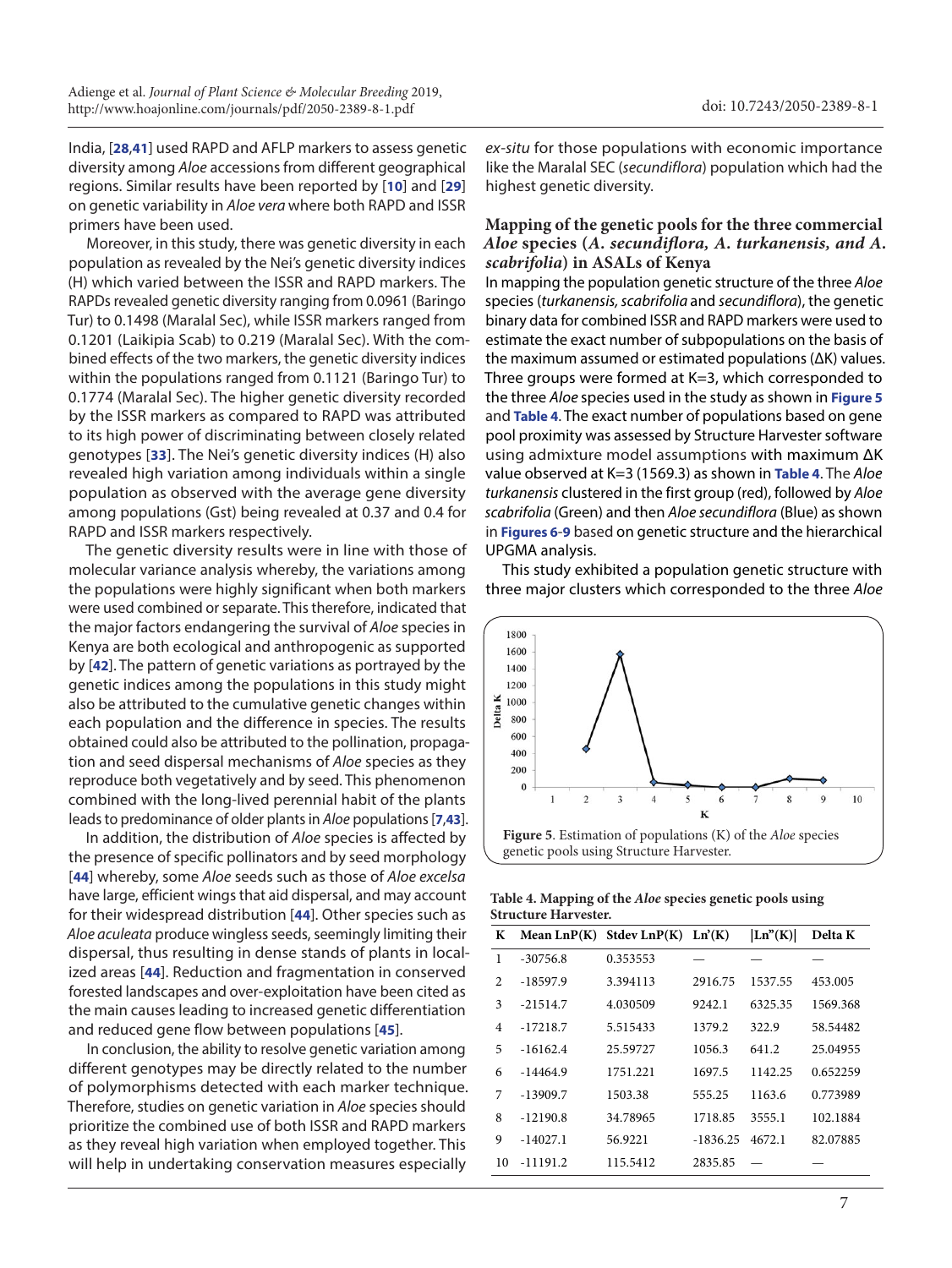<span id="page-7-0"></span>



Structure Harvester.



**Figure 8**. Mapping of the *Aloe* species genetic pools using Structure Harvester.



species (*turkanensis, scabrifolia and secundiflora*). The maximum assumed or estimated populations (ΔK) value was observed for K=3 corresponding to the three *Aloe* species studied. The overall membership proportion showed very minimal reproductive crossing between the *Aloe* species. The three clusters based on genetic structure and the hierarchical analysis for all the populations corresponded mostly with one another with respect to their pedigree relationships. However, the population genetic structure better explains the relationships because of the higher degree of simulation as explained by [**[21](#page-9-5)**]; whereby, groupings based on larger value of ΔK could describe the number of subpopulations best fitted with the data rather than the higher LnP (K) value. The LnP(K) value estimates the posterior probability of the simulations which is then used to estimate the number of populations detected in the sample [**[46](#page-9-29)**]. The genetic similarity analysis had also discriminated the *Aloe* populations into three broad clusters despite the high molecular variation among the fifteen populations. Both the principal coordinate and the UPGMA cluster analysis for each and the combined markers were in agreement from the results. These high variations could be attributed to, (i) the different *Aloe* species found in the different fifteen populations studied or (ii) the variations within each population as a result of genetic drift in a bid to adapt to new environment(s) through the loss of some alleles with successive generations in some populations.

According to [**[47](#page-9-30)**], gene mapping is a process which allocates a relative position on a chromosome and the maps are speciesspecific comprised of gene markers and/or genes and the genetic distance between each marker. However, the genetic distances are said to be calculated based on the frequency of chromosome crossovers occurring during meiosis, and not on their physical location on the chromosome. The gene mapping or clustering a population structure is influenced by many factors including number of markers, sample sizes, the number of clusters and, allele frequency correlations etc. [**[48](#page-9-31)**]. The mapping of the genetic structure may have also influenced the outcome of the genetic structure especially the model used either, Admixture or no Admixture models. In this study, Admixture model by the Structure Harvester Software was used to map the genetic data from the 15 populations. The Admixture model assumes individuals have an admixed ancestry whereby, each individual can inherit a fraction of their genome from ancestors in the population. However, [**[49](#page-9-32)**] reported that the model ignores possible correlations in ancestry that occur in segments of each chromosome. In addition, the number of simulated clusters on the genetic data especially when employing the multidimensional scaling statistical methods influences the genetic structure [**[50](#page-9-33)**].

Genetic diversity is simply the differences that occur among individuals of a species in the expression of a certain trait or set of traits and is crucial to population survival a given environment [**[51](#page-9-34)**,**[52](#page-9-35)**]. The interactions of individuals or populations may cause development of structures in species which is re-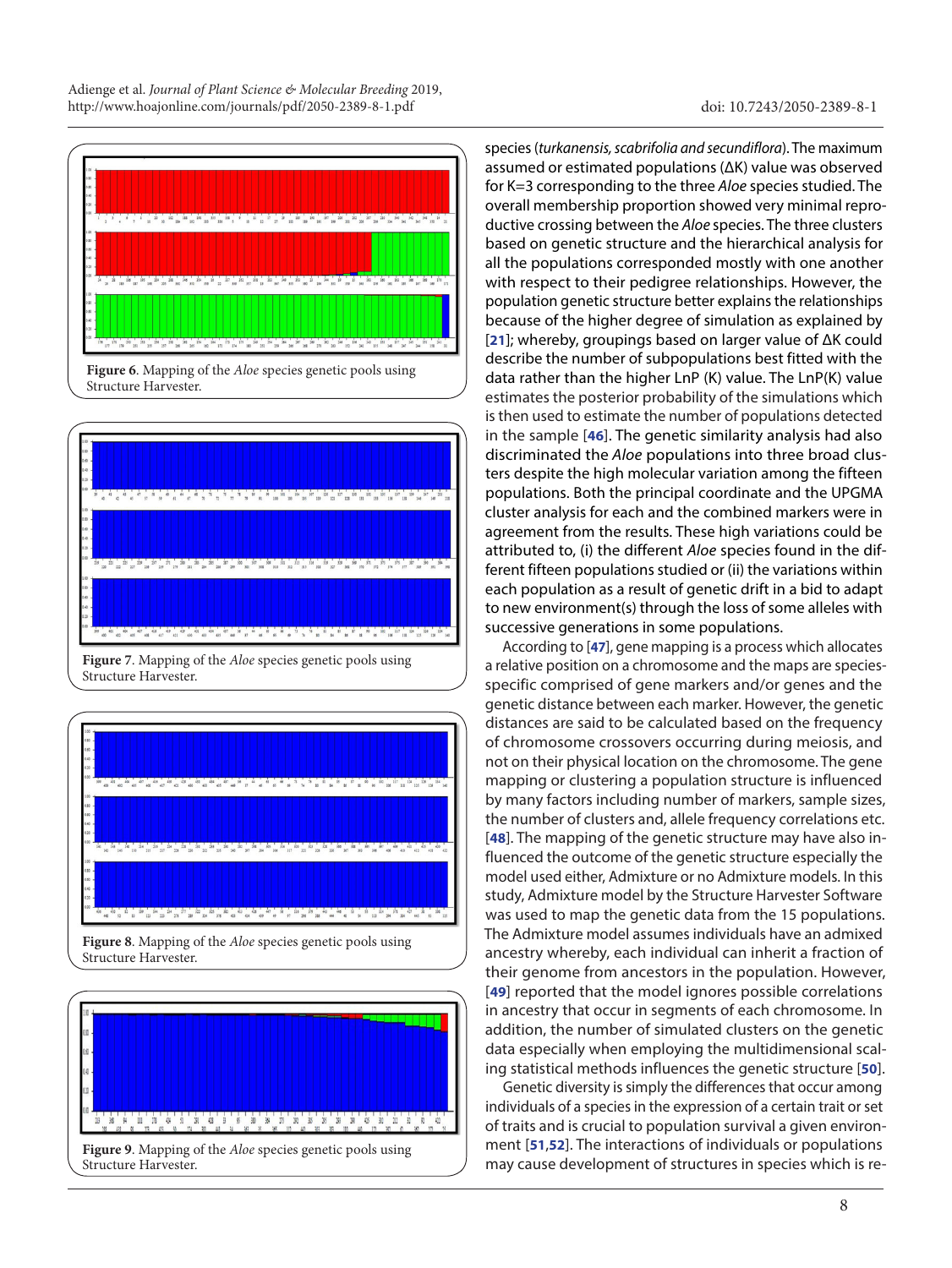Adienge et al. *Journal of Plant Science & Molecular Breeding* 2019, <http://www.hoajonline.com/journals/pdf/2050-2389-8-1.pdf>

vealed in the variability distributed within and among natural or artificial populations. For efficient conservation genetics management, it is important to involve population genetics models to save the threatened species from extinction [**[53](#page-9-36)**]. Genetic variability is influenced by environmental factors such as edaphic, geographical and seasonal [**[54](#page-9-37)**]. The adaptation of an organism to environmental changes requires a pool of variable genes in a population to withstand selective pressure [55]. The *Aloe* species are widely distributed in different habitats with varied edaphic and seasonal conditions [**[5](#page-8-4)**] with their distribution indicating inherent genetic diversity that boosts adaptation to these conditions.

Mutations play a vital role in generation of new alleles in a population and this is geared by the evolutionary factors; natural selection, genetic drift and migration [**[53](#page-9-36)**]. Thus, for success of any genetic conservation and breeding program, identification of the amount and distribution of genetic diversity in the gene pool of the concerned plant is important [**[10](#page-8-9)**]. In conclusion, all these factors above may have resulted in the narrow and common gene pool in the three *Aloe* species populations. The differences in the results obtained may also be due to the fact that the two markers used target different portions of the genome [**[15](#page-8-14)**,**[37](#page-9-20)**].

#### **Conclusions**

From the results the following conclusions were made: *A. secundiflora* species was the most distributed in the studied ASALs of Kenya among the three *Aloe* species, being dominant in Coast, Lake and Central regions. There was high genetic variation among and within the studied populations. The genetic variation was highest within *A. secundiflora* species and least within *A*. *turkanensis* species. Maralal population had the highest genetic variation. The combined use of ISSR and RAPD markers revealed high genetic variation among the populations as compared to when either of them was used singly. The study exhibited a population genetic structure with three major clusters which corresponded to the three *Aloe* species (*turkanensis, scabrifolia and secundiflora*) with the overall membership proportion showing very minimal reproductive crossing between the *Aloe* species. It is therefore, recommended to undertake biophysical studies among the three *Aloe* species to help in determining why the *Aloe secundiflora* was dominant. In addition, *ex-situ* conservation for *Aloe turkanensis* should be undertaken as it had the least genetic variation and it was less distributed geographically. The Maralal *sec* population should also be conserved as it had high genetic diversity. Finally, studies on genetic variation in *Aloe* species should prioritize the combined use of both ISSR and RAPD markers as they reveal high variation when employed together.

#### **Competing interests**

The authors declare that they have no competing interests.

#### **Authors' contributions**

| <b>Authors' contributions</b>      | AA  | <b>GM</b> | SΝ | JG | JK | JN |
|------------------------------------|-----|-----------|----|----|----|----|
| Research concept and design        |     |           | -- |    |    |    |
| Collection and/or assembly of data |     |           |    |    |    |    |
| Data analysis and interpretation   |     |           |    |    |    |    |
| Writing the article                |     |           |    |    |    |    |
| Critical revision of the article   | - - |           |    | -- |    |    |
| Final approval of article          |     |           |    |    |    |    |

#### **Acknowledgement**

The authors acknowledge the Kenya Forestry Research Institute (KEFRI) for providing research funds for this study.

#### **Publication history**

EIC: Klaus Palme, University of Freiburg, Germany. Received: 16-Oct-2019 Final Revised: 18-Nov-2019 Accepted: 20-Nov-2019 Published: 13-Dec-2019

#### **References**

- <span id="page-8-0"></span>1. Carter S, Lavranos JJ, Newton LE and Walker CC. *Aloes* **The Definitive Guide**. *Royal Botanic Gardens*. Kew: Kew Publishing. 2011.
- <span id="page-8-1"></span>2. Government of Kenya (GoK). **Drought monthly bulletin**. *Isiolo district*. 2007.
- <span id="page-8-2"></span>3. Muturi GM. **Ecological impacts of** *Prosopis* **invasion in Riverine Forests of Kenya**. PhD Thesis, Wageningen University, Netherlands. 2012.
- <span id="page-8-3"></span>4. Mayaux P, Holmgren P, Achard F, Eva H, Stibig HJ and Branthomme A. **Tropical forest cover change in the 1990s and options for future monitoring**. *Philos Trans R Soc Lond B Biol Sci*. 2005; **360**:373-84. | [Article](https://dx.doi.org/10.1098%2Frstb.2004.1590) | [PubMed Abstract](https://www.ncbi.nlm.nih.gov/pubmed/15814351?dopt=Citation) | [PubMed FullText](https://www.ncbi.nlm.nih.gov/pmc/articles/PMC1569459/)
- <span id="page-8-4"></span>5. Wabuyele E and Kyalo S. **Sustainable use of East African** *Aloes***: the case of commercial** *Aloes* **in Kenya**. In *NDF Workshop Case Studies,* **WG3– Succulents and Cycads 2008**. 2019. | [Pdf](https://cites.unia.es/file.php/1/files/WG3-CS1.pdf)
- <span id="page-8-5"></span>6. Wabuyele E, Bjorå CS, Nordal I and Newton LE. **Distribution, diversity and conservation of the genus** *Aloe* **in Kenya**. *J. East Afr. Nat. Hist.* 2006; **95**:213-225.
- <span id="page-8-6"></span>7. Lubia IK, Kyalo SN, Mukonyi KW, Lusweti AM and Situma CA. **Strategy for conservation and management of commercial** *Aloe* **species in Kenya**. *Kenya Wildlife Services*. 2008; 60. | [Website](http://www.kws.go.ke/download/file/fid/1405)
- <span id="page-8-7"></span>8. Brooks TM, Mittermeier RA, Mittermeier CG, Da Fonseca GA, Rylands AB, Konstant WR, Flick P, Pilgrim P, Oldfield S, Magin G and Hilton-Taylor C. **Habitat loss and extinction in the hotspots of biodiversity**. *Asian J. Conserv. Biol* 2002; **4**:909-923.
- <span id="page-8-8"></span>9. Nyamora P. **Medicinal plant given presidential protection**. *Daily Nation (Kenya)*. 1986; **8075**:1-24.
- <span id="page-8-9"></span>10.Nayanakantha NC, Singh BR and Gupta AK. **Assessment of genetic diversity in** *Aloe* **germplasm accessions from India using RAPD and morphological markers**. *J. Cell Sci.* 2010; **39**:1-9.
- <span id="page-8-10"></span>11.Das S, Mishra B, Gill K, Ashraf MS, Singh AK, Sinha M, Sharma S, Xess I, Dalal K, Singh TP and Dey S. **Isolation and characterization of novel protein with anti-fungal and anti-inflammatory properties from** *Aloe vera* **leaf gel**. *Int J Biol Macromol*. 2011; **48**:38-43. | [Article](https://doi.org/10.1016/j.ijbiomac.2010.09.010) | [PubMed](https://www.ncbi.nlm.nih.gov/pubmed/20888359?dopt=Citation)
- <span id="page-8-11"></span>12.Duminil J and Di Michele M. **Plant species delimitation: A comparison of morphological and molecular markers**. *Plant Biosyst*. 2009; **143**:528-542.
- <span id="page-8-12"></span>13. Shiraishi S and Watanabe A. **Identification of chloroplast genome between** *Pinus densiflora* **Sieb. et Zucc. and** *P. thunbergii* **Parl**. Based on the polymorphism in *rbcL* GENE. *J. Jap. Forestry Soc*. 1995; **77**:429-436 (in Japanese with English summary). | [Website](http://agris.fao.org/agris-search/search.do?recordID=JP9606597)
- <span id="page-8-13"></span>14.Hanaoka S, Muturi GM and Watanabe A. **Isolation and characterization of microsatellite markers in** *Melia volkensii* **Gurke**. *Conserv.* 2012; **4**:395- 398. | [Article](https://doi.org/10.1007/s12686-011-9558-5)
- <span id="page-8-14"></span>15. Williams JG, Kubelik AR, Livak KJ, Rafalski JA and Tingey SV. **DNA polymorphisms amplified by arbitrary primers are useful as genetic markers**. *Nucleic Acids Res*. 1990; **18**:6531-5. | [Article](https://dx.doi.org/10.1093%2Fnar%2F18.22.6531) | [PubMed Abstract](https://www.ncbi.nlm.nih.gov/pubmed/1979162?dopt=Citation)